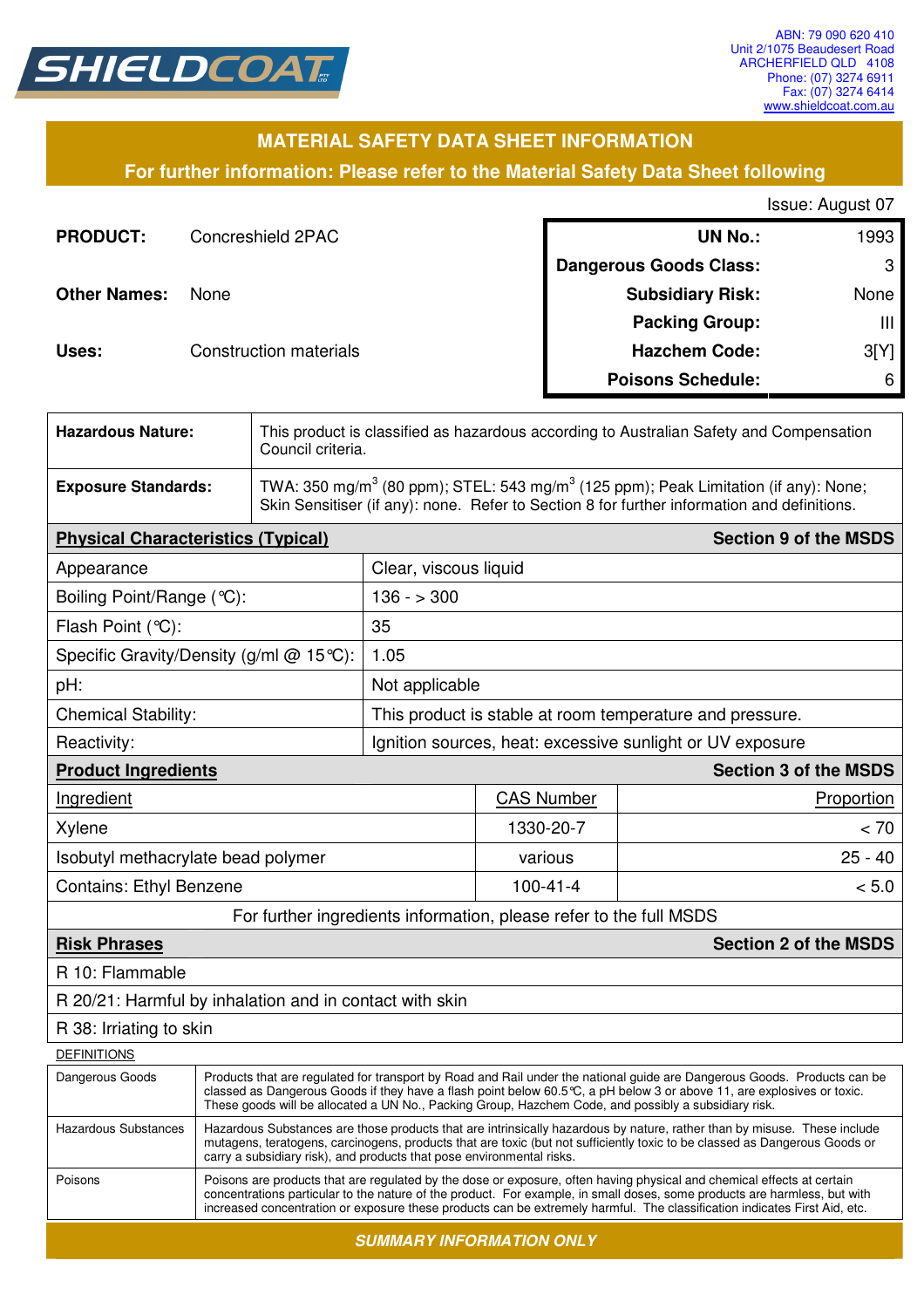

# **1. IDENTIFICATION**

| <b>Product Name:</b>      | Concreshield 2PAC                            |
|---------------------------|----------------------------------------------|
| <b>Other Names:</b>       | None                                         |
| <b>Chemical Family:</b>   | Resin/solvent solution                       |
| <b>Molecular Formula:</b> | Not Applicable                               |
| <b>Recommended Use:</b>   | <b>Construction materials</b>                |
| Supplier:                 | Shieldcoat Pty Ltd                           |
| ABN:                      | 79 090 620 410                               |
| <b>Address:</b>           | 2/1075 Beaudesert Road, Archerfield Qld 4108 |
| Telephone:                | +61 7 3274 6911                              |
| Fax:                      | +61 7 3274 6414                              |
| <b>Emergency Phone:</b>   | 0414 479 458                                 |
| All other inquiries:      | +61 7 3274 6911                              |

# **2. HAZARDS IDENTIFICATION**

## **Hazard Classification**

This product is classified as hazardous according to Australian Safety and Compensation Council criteria.

#### **Hazard Category**

Xn: Harmful; Xi: Irritant

#### **Risk Phrases**

R 10: Flammable

R 20/21: Harmful by inhalation and in contact with skin

R 38: Irriating to skin

#### **Safety Phrases**

S 2: Keep out of the reach of children

S 9: Keep container in a well-ventilated place

S 16: Keep away from sources of ignition

S 23: Do not breath vapour/mist/spray

S 24/25: Avoid contact with skin and eyes

#### **Dangerous Goods Classification**

3

**Poisons Schedule** 

6

# **3. COMPOSITION: Information on Ingredients**

| <b>Chemical Ingredient</b>         | <b>CAS Number</b> | <b>Proportion (% v/v)</b> |
|------------------------------------|-------------------|---------------------------|
| Xylene                             | 1330-20-7         | < 70∣                     |
| Isobutyl methacrylate bead polymer | various           | $25 - 40$                 |
| <b>Contains: Ethyl Benzene</b>     | $100 - 41 - 4$    | < 5.0                     |

# **4. FIRST AID MEASURES**

#### **For advice, contact Poisons Information Centre (Phone Australia: 13 1126) or a doctor. Ingestion**

If swallowed, DO NOT induce vomiting. Keep at rest. Seek immediate medical attention.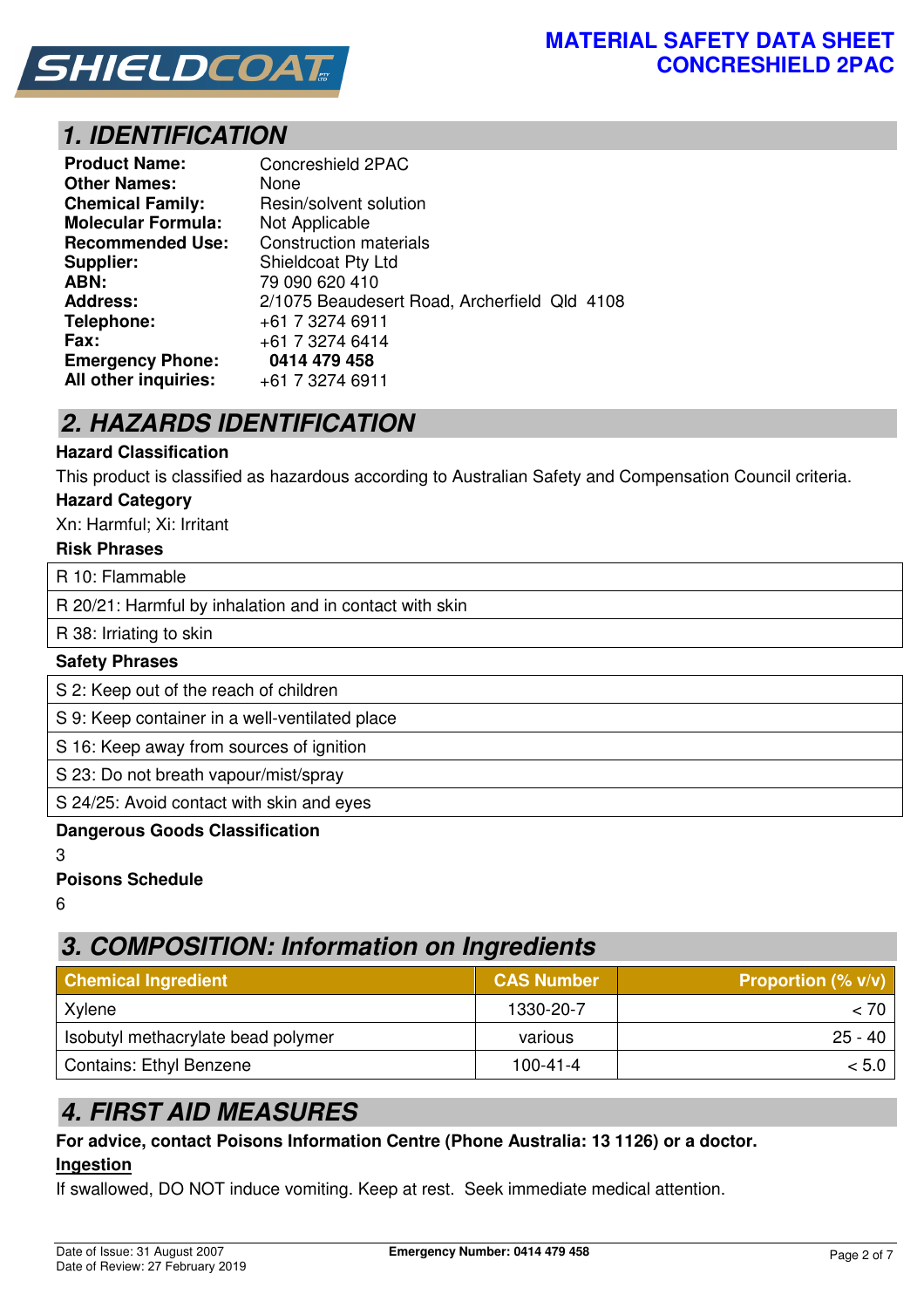

# **Eye Contact**

Flush eyes with large amounts of water until irritation subsides. Seek immediate medical attention.

# **Skin Contact**

Flush area with large amounts of water and wash area with soap if available. Remove contaminated clothing, including shoes, and launder before reuse. Seek medical attention for skin irritations.

# **Inhalation**

Using proper respiratory protection, immediately remove the affective victim from exposure. Administer artificial respiration if breathing has stopped. Keep at rest. Seek immediate medical attention.

## **First Aid Facilities**

Provide eye baths and safety showers.

#### **Medical Attention**

Treat according to symptoms. Avoid gastric lavage - aspiration of product to the lungs may result in chemical pneumonitis.

# **5. FIRE FIGHTING MEASURES**

Shut off product that may 'fuel' a fire if safe to do so. Allow trained personnel to attend a fire in progress providing fire fighters with this Material Safety Data Sheet. Prevent extinguishing media from escaping to drains and waterways.

## **Suitable Extinguishing Media**

Dry chemical or foam

# **Hazards from combustion products**

Carbon dioxide and carbon monoxide

## **Precautions for fire fighters and special protective equipment**

Full protective clothing and self-contained breathing apparatus

#### **Hazchem Code**

3[Y]

# **6. ACCIDENTAL RELEASE MEASURES**

# **Emergency Procedures**

Prevent product from escaping to drains and waterways. Contain leaking packaging in a containment drum. Prevent vapours or dusts from building up in confined areas. Ensure that drain valves are closed at all times. Clean up and report spills immediately.

# **Methods and materials for containment**

# **Major Land Spill**

- Eliminate sources of ignition.
- Warn occupants of downwind areas of possible fire and explosion hazard, where present.
- Prevent product from entering sewers, watercourses, or low-lying areas.
- Keep the public away from the area.
- Shut off the source of the spill if possible and safe to do so.
- Advise authorities if substance has entered a watercourse or sewer or has contaminated soil or vegetation.
- Take measures to minimise the effect on the ground water.
- Contain the spilled product using the resources in the spill kit.
- Recover by pumping use explosion proof pump or hand pump or with a suitable absorbent material.
- Consult an expert on disposal of recovered material and ensure conformity to local disposal regulations.
- See "First Aid Measures" and "Stability and Reactivity"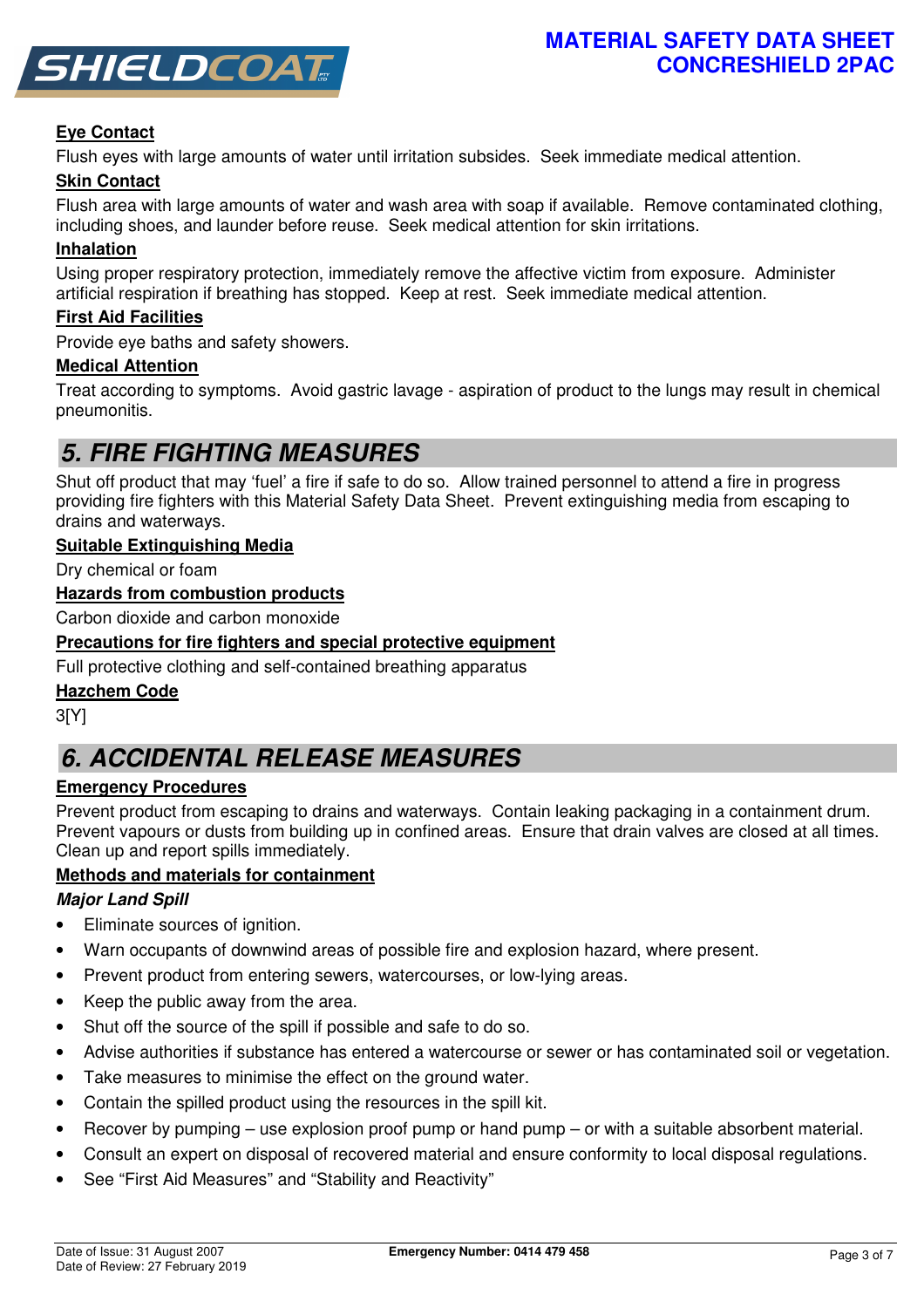# **MATERIAL SAFETY DATA SHEET CONCRESHIELD 2PAC**



# **Major Water Spill**

- Eliminate any sources of ignition.
- Warn occupants and shipping in downwind areas of possible fire and explosion hazard, where present.
- Notify the port or relevant authority and keep the public away from the area.
- Shut off the source of the spill if possible and safe to do so.
- Confine the spill if possible.
- Remove the product from the surface by skimming or with suitable absorbent material.
- Consult an expert on disposal of recovered material and ensure conformity to local disposal regulations.
- See "First Aid Measures" and "Stability and Reactivity".

# **7. HANDLING AND STORAGE**

# **Precautions for Safe Handling**

This product is flammable. Do not open near open flame, sources of heat or ignition. No smoking. Keep container closed. Handle containers with care. Open slowly to control possible pressure release. Use grounding leads to avoid discharge (electrical

# **Conditions for Safe Storage**

Store in a cool, dry place away from direct sunlight. Do not pressurise, cut, heat or weld containers - residual vapours are flammable. This product is flammable and will fuel a fire in progress.

## **Incompatible Materials**

Natural Rubber, Butyl Rubber, EPDM, Polystyrene

# **8. EXPOSURE CONTROLS: PERSONAL PROTECTION**

# **National Exposure Standards**

The time weighted average concentration (TWA) for this product is: 350 mg/m<sup>3</sup> (80 ppm), which means the highest allowable exposure concentration in an eight-hour day for a five-day working week. The short term exposure limit (STEL) is: 543 mg/m<sup>3</sup> (125 ppm), which is the maximum allowable exposure concentration at any time. Replacing a TWA or STEL value for some products is a Peak Limitation value (Peak): None applies in this case. In addition to the exposure concentrations may be a subsidiary caution in such cases where the product is a skin sensitiser, represented as (Sk), where none applies in this case.

# **Biological Limit Values (BLV)**

1.5 g/g creatinine (End of Shift)

# **Engineering Controls: Ventilation**

The use of local exhaust ventilation is recommended to control process emissions near the source. Laboratory samples should be handled in a fume hood. Provide mechanical ventilation of confined spaces. Use explosion proof equipment.

#### **Personal Protective Equipment**

**Respiratory Protection:** Where concentrations in air may approach or exceed the limits described in the National Exposure Standards, it is recommended to use a half-face filter mask to protect from overexposure by inhalation. A type 'A' filter material is considered suitable for this product.

**Eye Protection:** Always use safety glasses or a face shield when handling this product.

**Skin/Body Protection:** Always wear long sleeves, long trousers, or coveralls, and enclosed footwear or safety boots when handling this product. It is recommended that chemical resistant gloves be worn when handling this product.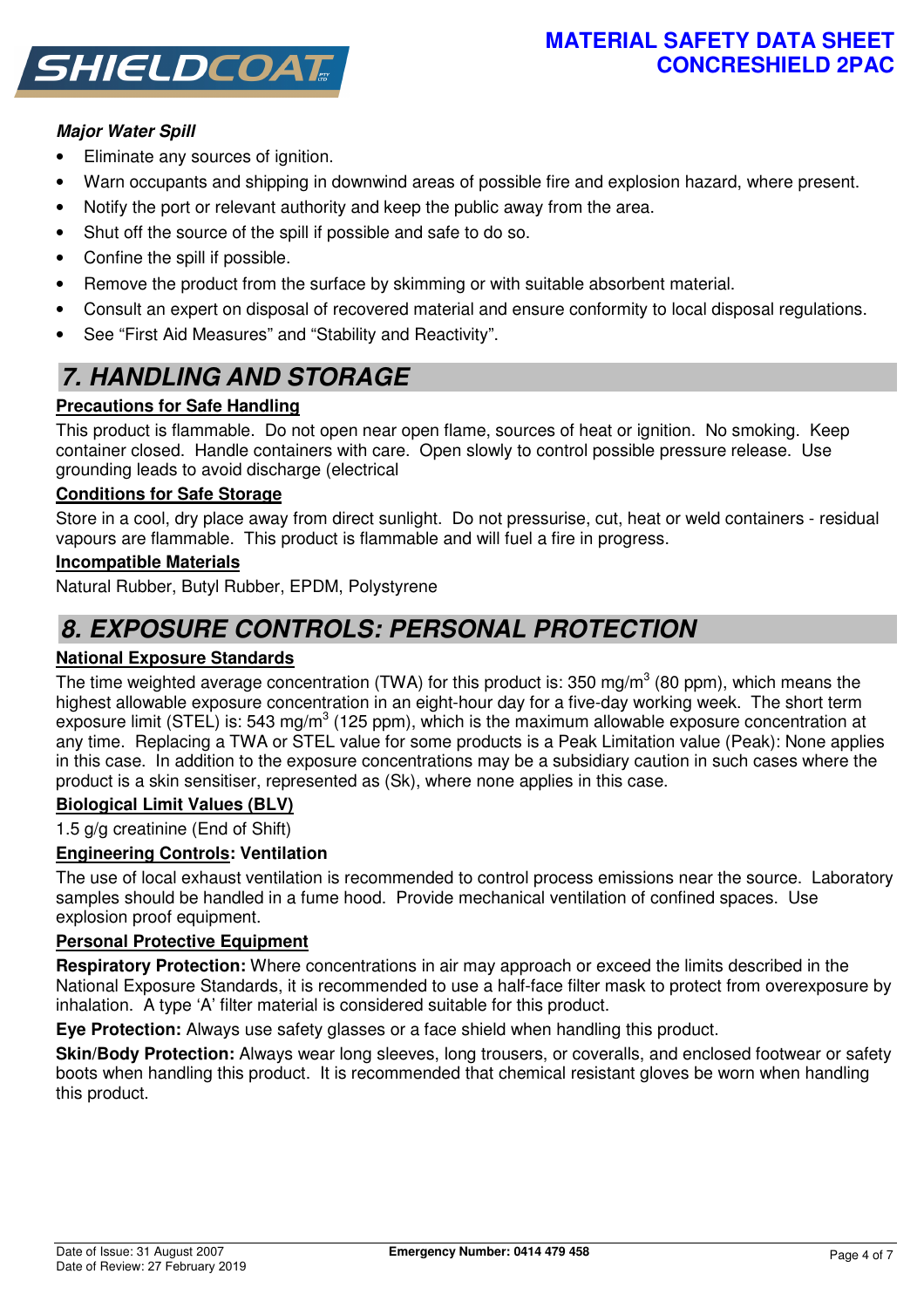

# **9. PHYSICAL AND CHEMICAL PROPERTIES**

| <b>Property</b>                 | <b>Unit of measurement</b> | <b>Typical Value</b>     |
|---------------------------------|----------------------------|--------------------------|
| Appearance                      | None                       | Clear, viscous liquid    |
| <b>Boiling Point/Range</b>      | $\mathrm{C}$               | $136 - 300$              |
| <b>Flash Point</b>              | $\mathrm{C}$               | 35                       |
| SG/Density (@ 15℃)              | $g/ml$ ; kgm <sup>-3</sup> | 1.05                     |
| Vapour Pressure @ 20℃           | kPa                        | Xylene: 0.8 - 1.2        |
| Vapour Density @ 20℃            | $g/ml$ ; kgm <sup>-3</sup> | Xylene: 3.7              |
| <b>Autoignition Temperature</b> | $\mathrm{C}$               | > 250                    |
| Explosive Limits in Air         | % vol/vol                  | $1.0 - 7.0$              |
| Viscosity @ 20°C                | cPs, mPas                  | > 200                    |
| Percent volatiles               | % vol/vol                  | $~50\%$                  |
| Acidity/alkalinity as pH        | None                       | Not applicable           |
| Solubility in Water             | g/l                        | Insoluble in water       |
| Other solvents                  | -                          | aromatic solvents blends |

The values listed are indicative of this product's physical and chemical properties. For a full product specification, please consult the Technical Data Sheet.

# **10. STABILITY AND REACTIVITY**

# **Chemical stability**

This product is stable at room temperature and pressure.

# **Conditions to avoid**

Ignition sources, heat: excessive sunlight or UV exposure

# **Hazardous decomposition products**

Carbon dioxide, carbon monoxide, complex polymers

#### **Hazardous reactions**

Mixing with strong oxidising agents causes violent reactions

#### **Hazardous polymerisation**

Will not occur

# **11. TOXICOLOGICAL INFORMATION**

# **Acute Effects**

#### **Ingestion**

If swallowed, may cause lung damage on vomiting. Will cause central nervous system depression. May cause discomfort on swallowing. Vapours will cause drowsiness and dizziness and ingestion may result in headaches and nausea.

# **Eye Contact**

Harmful by inhalation. Vapours will cause dizziness and drowsiness. There is the possibility of organ damage over prolonged use or exposure. Central Nervous System depression includes nausea, headaches, dizziness, and possibly loss of consciousness.

#### **Skin Contact**

Eye contact with this product will cause redness and swelling with a burning sensation and blurred vision.

#### **Inhalation**

This product is irritating to the skin with prolonged exposure. It may result in dryness and cracking.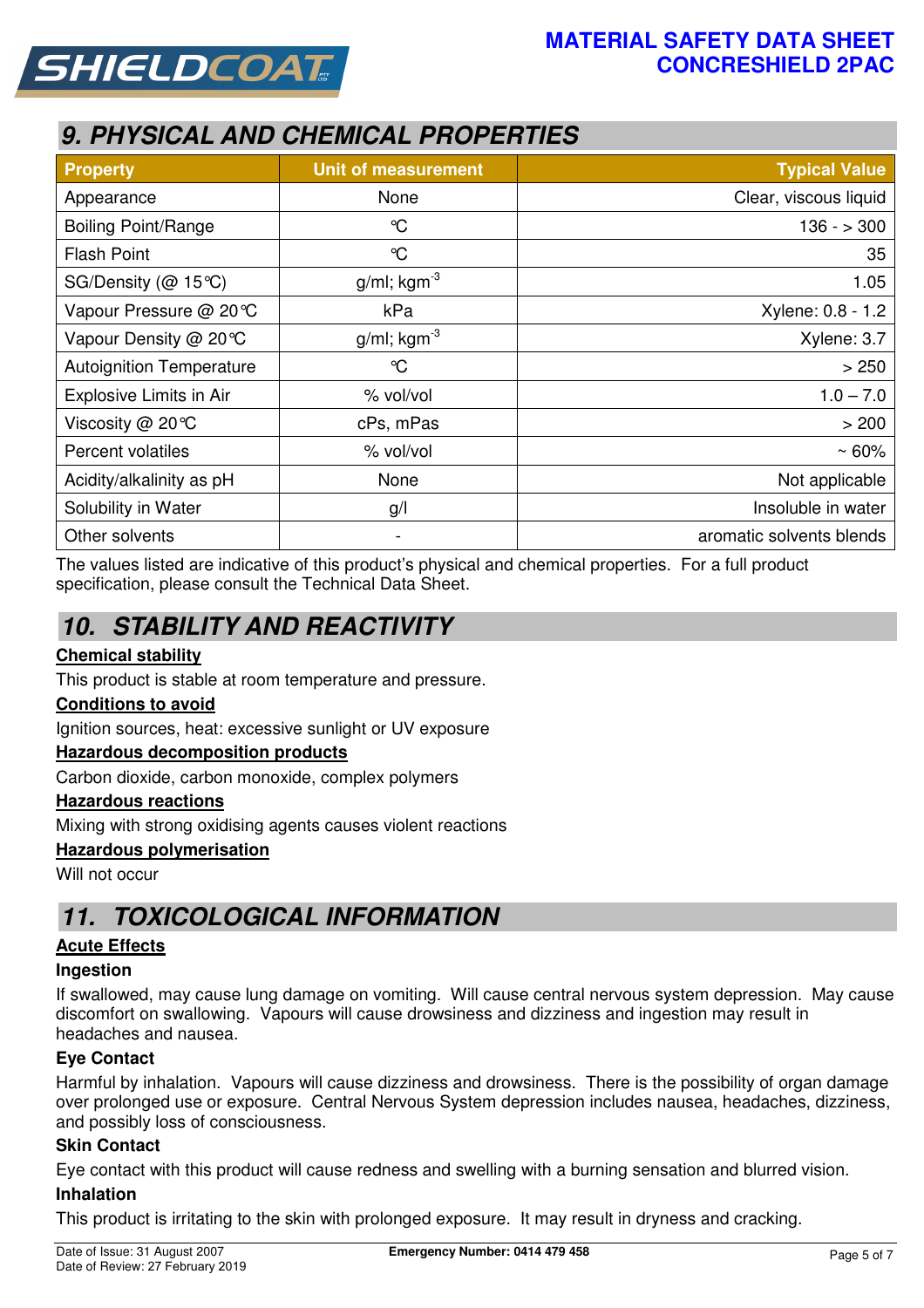

# **Chronic Effects**

This product may contain 0.1 to 1% of ethylbenzene. IARC has evaluated ethylbenzene and classified it as a "possible human carcinogen" (Group 2B) based on sufficient evidence for cancer in exposed humans. This product may contain 0.1 to 1% naphthalene.

## **Other Health Effects Information**

Persons with pre-exisiting liver, kidney, central nervous system or skin complaints should avoid unnecessary exposure to this product. Every effort to protect eyes, respiratory tract and skin exposure should be taken in these circumstances.

## **Toxicological Information**

Oral LD<sub>50</sub>: Oral:  $> 2000$  mg/kg (rat); Dermal:  $> 2000$  mg/kg (rabbit) Dermal  $LD_{50}$ : LC50: inhalation:  $>$  20mg/L/ 4 hr (rat)

# **12. ECOLOGICAL INFORMATION**

# **Ecotoxicity**

## **Aquatic Toxicity:**

| Toxic: 1 - 10 mg/l |
|--------------------|
| No data available  |
| No data available  |
| Toxic: 1 - 10 mg/l |
|                    |

#### **Persistence/Biodegradability:**

This product is highly volatile and will rapidly evaporate to the air if released into the water

## **Mobility:**

Readily biodegradable. Oxidises rapidly by photo-chemical reactions in air.

# **13. DISPOSAL CONSIDERATIONS**

#### **Disposal Methods**

Empty packaging should be taken for recycling, recovery or disposal through a suitably qualified or licensed contractor. Care should be taken to ensure compliance with national and local authorities. Packaging may still contain product residue that may be harmful. Ensure that empty packaging is managed in accordance with Dangerous Goods regulations.

#### **Special Precautions**

This product is not suitable for disposal by either landfill or via municipal sewers, drains, natural streams or rivers. This product is ashless and can be incinerated in a regulated facility. In the absence of a designated industrial incinerator, this product should be treated and disposed through chemical waste treatment, or considered for use in solvent recycling.

# **14. TRANSPORT INFORMATION**

|                            | <b>Road and Rail Transport</b><br><b>Marine Transport</b> |                            | <b>Air Transport</b>        |                            |                             |
|----------------------------|-----------------------------------------------------------|----------------------------|-----------------------------|----------------------------|-----------------------------|
| UN No.                     | 1993                                                      | UN No.                     | 1993                        | UN No.                     | 1993                        |
| Proper<br>Shipping<br>Name | Flammable<br>Liquids, N.O.S                               | Proper<br>Shipping<br>Name | Flammable<br>Liquids, N.O.S | Proper<br>Shipping<br>Name | Flammable<br>Liquids, N.O.S |
| <b>DG Class</b>            | 3                                                         | <b>DG Class</b>            | 3                           | DG Class                   | 3                           |
| Sub. Risk                  | None                                                      | Sub. Risk                  | None                        | Sub. Risk                  | None                        |
| Packing<br>Group           | Ш                                                         | Packing<br>Group           | Ш                           | Packing<br>Group           | Ш                           |
| Hazchem                    | 3[Y]                                                      | Hazchem                    | 3[Y]                        | Hazchem                    | 3[Y]                        |